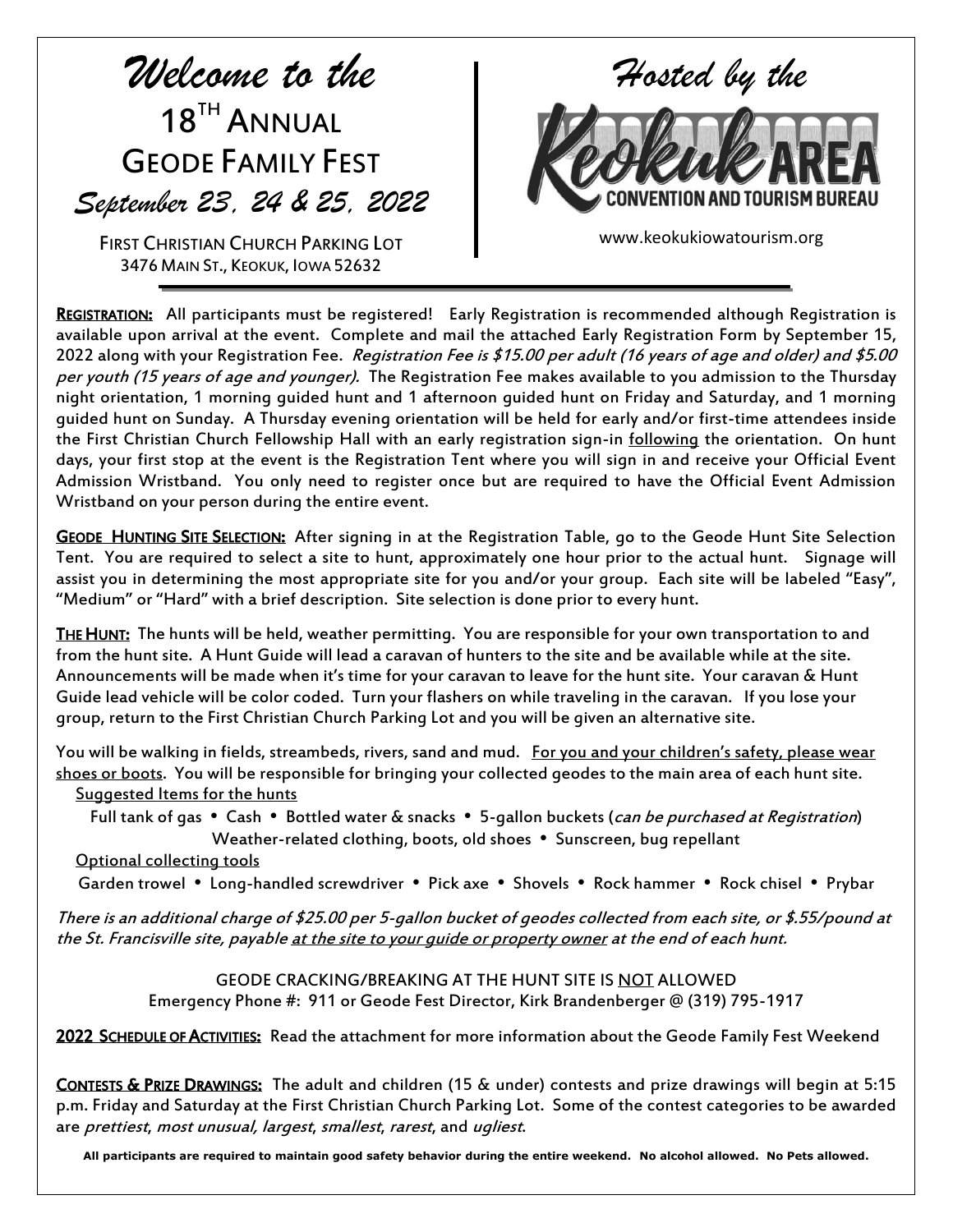## **2022 GEODE FAMILY FEST SCHEDULE OF ACTIVITIES** FIRST CHRISTIAN CHURCH, 3476 MAIN ST., KEOKUK IOWA

| Thursday, Sept. 22:<br>Friday, Sept. 23: | 7:00 p.m.<br>6:30 a.m. to 7:45 a.m.<br>6:30 a.m. to 7:45 a.m.<br>7:45 a.m.<br>8:00a.m.<br>8:05 a.m. to 8:45 a.m.<br>11:00 a.m.<br>11:00 a.m. to 12:45 p.m. | Orientation at First Christian Church Fellowship Hall<br><b>Registration Open / Registration Tent</b><br>Morning Hunt Site Selection Open / Site Selection Tent<br>(Sign up, identify your hunt Leader and flag color of your group)<br><b>Prepare to Leave for Morning Hunt Sites</b><br><b>First Guided Caravan Leaves for Hunting Site</b><br><b>Remaining Guided Caravans Leave for Hunting Sites</b><br><b>Pay Landowners for Geodes Collected</b><br>Return to First Christian Church Parking Lot<br><b>Registration Open / Registration Tent</b><br>Afternoon Hunt Site Selection Open / Site Selection Tent<br>(Sign up, identify your hunt Leader and flag color of your group) |
|------------------------------------------|------------------------------------------------------------------------------------------------------------------------------------------------------------|------------------------------------------------------------------------------------------------------------------------------------------------------------------------------------------------------------------------------------------------------------------------------------------------------------------------------------------------------------------------------------------------------------------------------------------------------------------------------------------------------------------------------------------------------------------------------------------------------------------------------------------------------------------------------------------|
|                                          | 12:45 p.m.<br>1:00 p.m.<br>1:05 p.m. to 1:45 p.m.<br>4:00 p.m.<br>4:00 p.m. to 6:00 p.m.<br>5:15 p.m.<br>6:00 p.m.                                         | <b>Vendor Area Open</b><br><b>Prepare To Leave for Afternoon Hunt Sites</b><br><b>First Guided Caravan Leaves for Hunting Sites</b><br><b>Remaining Guided Caravans Leave for Hunting Sites</b><br><b>Pay Landowners for Geodes Collected</b><br><b>Return to First Christian Church Parking Lot</b><br><b>Vendor Area Open</b><br><b>Contests and Prize Drawings Begin</b><br><b>End of First Day of Geode Fest</b>                                                                                                                                                                                                                                                                     |
| Saturday, Sept. 24:                      | 6:30 a.m. to 7:45 a.m.<br>6:30 a.m. to 7:45 a.m.                                                                                                           | <b>Registration Open / Registration Tent</b><br>Morning Hunt Site Selection Open / Site Selection Tent                                                                                                                                                                                                                                                                                                                                                                                                                                                                                                                                                                                   |
|                                          | 7:45 a.m.<br>8:00a.m.<br>8:05 a.m. to 8:45 a.m.<br>11:00 a.m.                                                                                              | (Sign up, identify your hunt Leader and flag color of your group)<br><b>Prepare to Leave for Morning Hunt Sites</b><br><b>First Guided Caravan Leaves for Hunting Site</b><br><b>Remaining Guided Caravans Leave for Hunting Sites</b><br><b>Pay Landowners for Geodes Collected</b><br><b>Return to First Christian Church Parking Lot</b>                                                                                                                                                                                                                                                                                                                                              |
|                                          | 11:00 a.m. to 12:45 p.m.                                                                                                                                   | <b>Registration Open / Registration Tent</b><br>Afternoon Hunt Site Selection Open / Site Selection Tent<br>(Sign up, identify your hunt Leader and flag color of your group)<br><b>Vendor Area Open</b>                                                                                                                                                                                                                                                                                                                                                                                                                                                                                 |
|                                          | 12:45 p.m.<br>1:00 p.m.<br>1:05 p.m. to 1:45 p.m.<br>4:00 p.m.                                                                                             | <b>Prepare To Leave for Afternoon Hunt Sites</b><br><b>First Guided Caravan Leaves for Hunting Sites</b><br><b>Remaining Guided Caravans Leave for Hunting Sites</b><br><b>Pay Landowners for Geodes Collected</b><br><b>Return to First Christian Church Parking Lot</b>                                                                                                                                                                                                                                                                                                                                                                                                                |
|                                          | 4:00 p.m. to 6:00 p.m.<br>5:15 p.m.<br>6:00 p.m.                                                                                                           | <b>Vendor Area Open</b><br><b>Contests and Prize Drawings Begin</b><br><b>End of Second Day of Geode Fest</b>                                                                                                                                                                                                                                                                                                                                                                                                                                                                                                                                                                            |
| Sunday, Sept. 25:                        | 6:30 a.m. to 7:45 a.m.<br>6:30 a.m. to 7:45 a.m.                                                                                                           | <b>Registration Open / Registration Tent</b><br>Morning Hunt Site Selection Open / Site Selection Tent<br>(Sign up, identify your hunt Leader and flag color of your group)                                                                                                                                                                                                                                                                                                                                                                                                                                                                                                              |
|                                          | 7:45 a.m.<br>8:00a.m.<br>8:05 a.m. to 8:45 a.m.<br>11:00 a.m.                                                                                              | <b>Prepare to Leave for Morning Hunt Sites</b><br><b>First Guided Caravan Leaves for Hunting Site</b><br><b>Remaining Guided Caravans Leave for Hunting Sites</b><br><b>Pay Landowners for Geodes Collected</b><br><b>Return to First Christian Church Parking Lot</b><br><b>Vendor Area Open</b>                                                                                                                                                                                                                                                                                                                                                                                        |
|                                          | 12:15 p.m.<br>1:00 p.m                                                                                                                                     | <b>Contests and Prize Drawings Begin</b><br><b>End of Geode Fest</b>                                                                                                                                                                                                                                                                                                                                                                                                                                                                                                                                                                                                                     |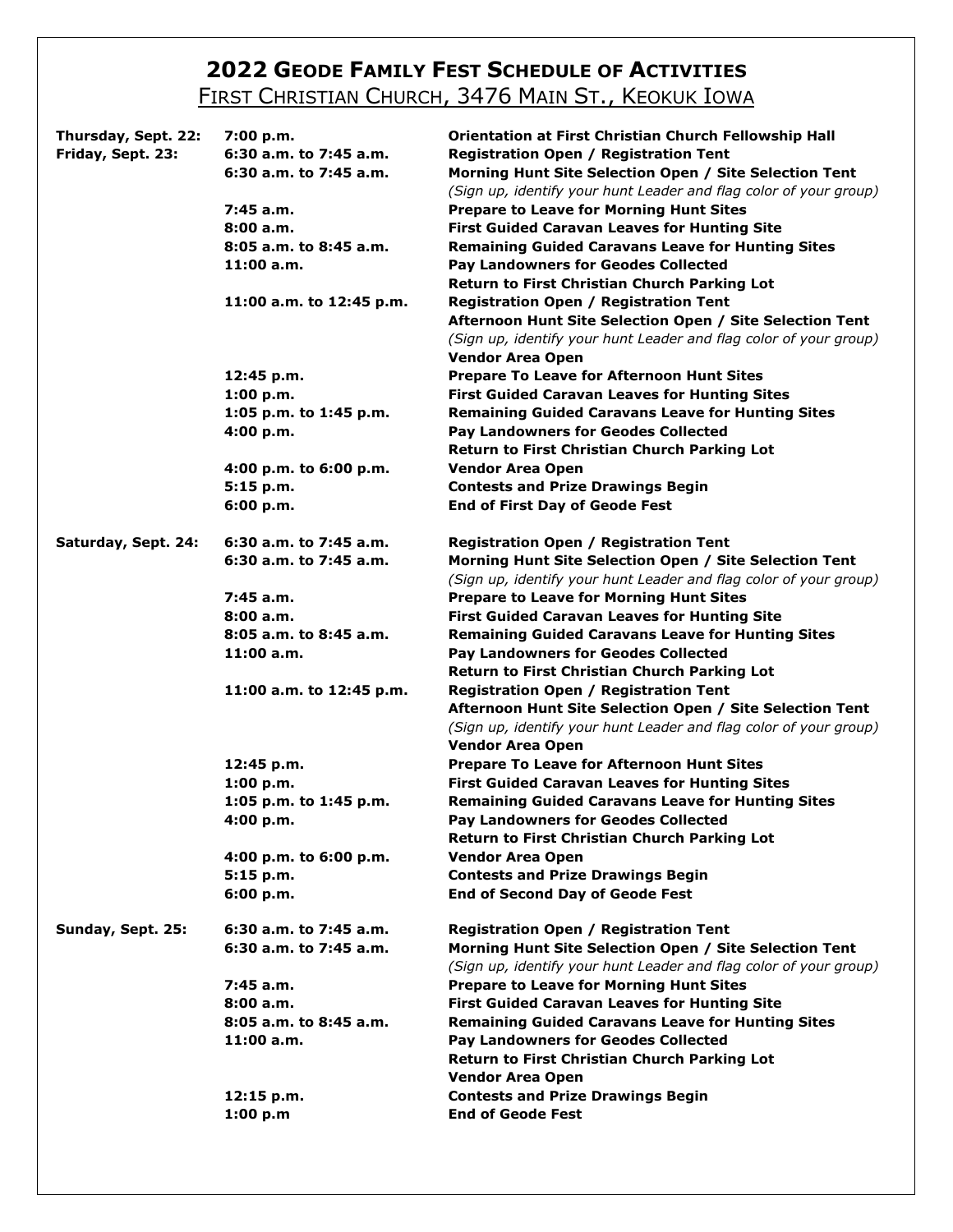| This Section For Official Use Only<br>PAID BY:<br>$\Box$ CASH<br><b>AMOUNT:</b>                                                                                                                                                                                                                                                                                                                                                              | (Registration Fee of \$15.00 per adult and \$5.00 per youth)<br>$\Box$ CHECK - CHECK #: $\_\_\_\_\_\_\_\_\_\_\_\_$<br><b>Or</b> |  |  |  |
|----------------------------------------------------------------------------------------------------------------------------------------------------------------------------------------------------------------------------------------------------------------------------------------------------------------------------------------------------------------------------------------------------------------------------------------------|---------------------------------------------------------------------------------------------------------------------------------|--|--|--|
| 2022 GEODE FAMILY FEST EARLY REGISTRATION FORM                                                                                                                                                                                                                                                                                                                                                                                               |                                                                                                                                 |  |  |  |
| Instructions: Please complete one Early Registration Form and Waiver Agreement & Media Release Form per group (or individual).<br>Mail with Registration Fee (\$15.00 per adult (16 years of age or older) and \$5.00 per youth (15 years of age or younger) payable to<br>Keokuk Area CTB by September 15, 2022 to:                                                                                                                         |                                                                                                                                 |  |  |  |
| (Please Print)                                                                                                                                                                                                                                                                                                                                                                                                                               | Keokuk Area Convention & Tourism Bureau<br>428 Main Street / Keokuk, IA 52632                                                   |  |  |  |
|                                                                                                                                                                                                                                                                                                                                                                                                                                              |                                                                                                                                 |  |  |  |
| (Street)                                                                                                                                                                                                                                                                                                                                                                                                                                     |                                                                                                                                 |  |  |  |
| (City)                                                                                                                                                                                                                                                                                                                                                                                                                                       | (Zip Code)<br>(State)                                                                                                           |  |  |  |
| Cell Phone # During Geode Family Fest (Include Area Code): _____________________                                                                                                                                                                                                                                                                                                                                                             |                                                                                                                                 |  |  |  |
| E-Mail Address:                                                                                                                                                                                                                                                                                                                                                                                                                              |                                                                                                                                 |  |  |  |
| # of Adults (16 Years of Age and Older) in your group: x \$15.00 = \$                                                                                                                                                                                                                                                                                                                                                                        |                                                                                                                                 |  |  |  |
| # of Youth (15 Years of Age and Younger) in your group: $\frac{\ }{2}$ x \$5.00 = \$                                                                                                                                                                                                                                                                                                                                                         |                                                                                                                                 |  |  |  |
| <b>Total Amount Due:</b><br>$\mathbf{s}$                                                                                                                                                                                                                                                                                                                                                                                                     |                                                                                                                                 |  |  |  |
| <b>WAIVER AGREEMENT &amp; MEDIA RELEASE FORM</b><br><b>WAIVER AGREEMENT &amp; MEDIA RELEASE SIGNATURE SECTION</b>                                                                                                                                                                                                                                                                                                                            |                                                                                                                                 |  |  |  |
| In consideration of being allowed to participate in any way at the 2022<br>Geode Family Fest in Keokuk, Iowa which is sponsored by the Keokuk Area<br>Convention & Tourism Bureau and its related events and activities, I and/or<br>the minor participant, for myself, and on behalf of my heirs, assigns, personal                                                                                                                         | <b>Main Registrant's Name (Please Print)</b>                                                                                    |  |  |  |
| representatives and next of kin, the undersigned:<br>Assume all risks and accept personal responsibility for any                                                                                                                                                                                                                                                                                                                             | <b>Signature</b><br><b>Date</b>                                                                                                 |  |  |  |
| damages due to injury, permanent disability or death.<br>Release, waive, discharge and covenant not to sue the Keokuk Area<br>Convention & Tourism Bureau, the City of Keokuk, IA and their affiliated<br>organizations, their representative administrators, directors, agents and other                                                                                                                                                    | MAIN REGISTRANT REPRESENTS THESE MINORS (15 YRS AND YOUNGER)<br>(Please Print Names. Use back of sheet, if needed.)             |  |  |  |
| employees of the organizations, other participants, sponsoring agencies,<br>sponsors, advertisers, their heirs, all of which are hereinafter referred to as                                                                                                                                                                                                                                                                                  |                                                                                                                                 |  |  |  |
| "Releasees", from demands, losses or damages on account of injury,<br>including death or damage to property, caused or alleged to be caused in<br>whole or in part by the negligence of the Releasee or otherwise.<br>I hereby authorize and give my full consent to the Keokuk Area<br>Convention & Tourism Bureau to copyright and/or publish any and all<br>photographs and video in which I appear while attending the activities of the | Names & SIGNATURES OF OTHER ADULTS (16 YRS OF AGE OR OLDER) IN YOUR GROUP<br>(Use back of sheet, if needed.)                    |  |  |  |
| Geode Fest. I further agree that the Keokuk Area Convention & Tourism<br>Bureau may transfer, use or cause to be used, these photographs and video<br>for any exhibitions, public displays, publications, commercials, art and<br>advertising purposes, and television programs without limitations or<br>reservations.                                                                                                                      | Line 1: Print Other Adult Name. Line 2: Signature / Date.                                                                       |  |  |  |
| By signing this waiver and release, it is understood that I/We have<br>given up substantial rights by signing it, have not changed it orally and sign it<br>voluntarily.                                                                                                                                                                                                                                                                     | Line 1: Print Other Adult Name. Line 2: Signature / Date.                                                                       |  |  |  |
| This is to certify that I, as parent/guardian with legal responsibility<br>for this minor participant(s), do consent and agree to his/her release as<br>provided above of the Releasees, and, for myself, my heirs, assigns and next<br>of kin, I release and agree to indemnify and hold harmless the Releasees                                                                                                                             | Line 1: Print Other Adult Name. Line 2: Signature / Date.                                                                       |  |  |  |
| from any and all liabilities incident to my minor child's involvement or<br>participation in this event as provided above, even if arising from their                                                                                                                                                                                                                                                                                        | # of Adults in your group including Main Registrant: ______                                                                     |  |  |  |
| negligence.                                                                                                                                                                                                                                                                                                                                                                                                                                  | # of Youth in your group Represented:                                                                                           |  |  |  |
|                                                                                                                                                                                                                                                                                                                                                                                                                                              | <b>TOTAL # IN YOUR GROUP:</b>                                                                                                   |  |  |  |